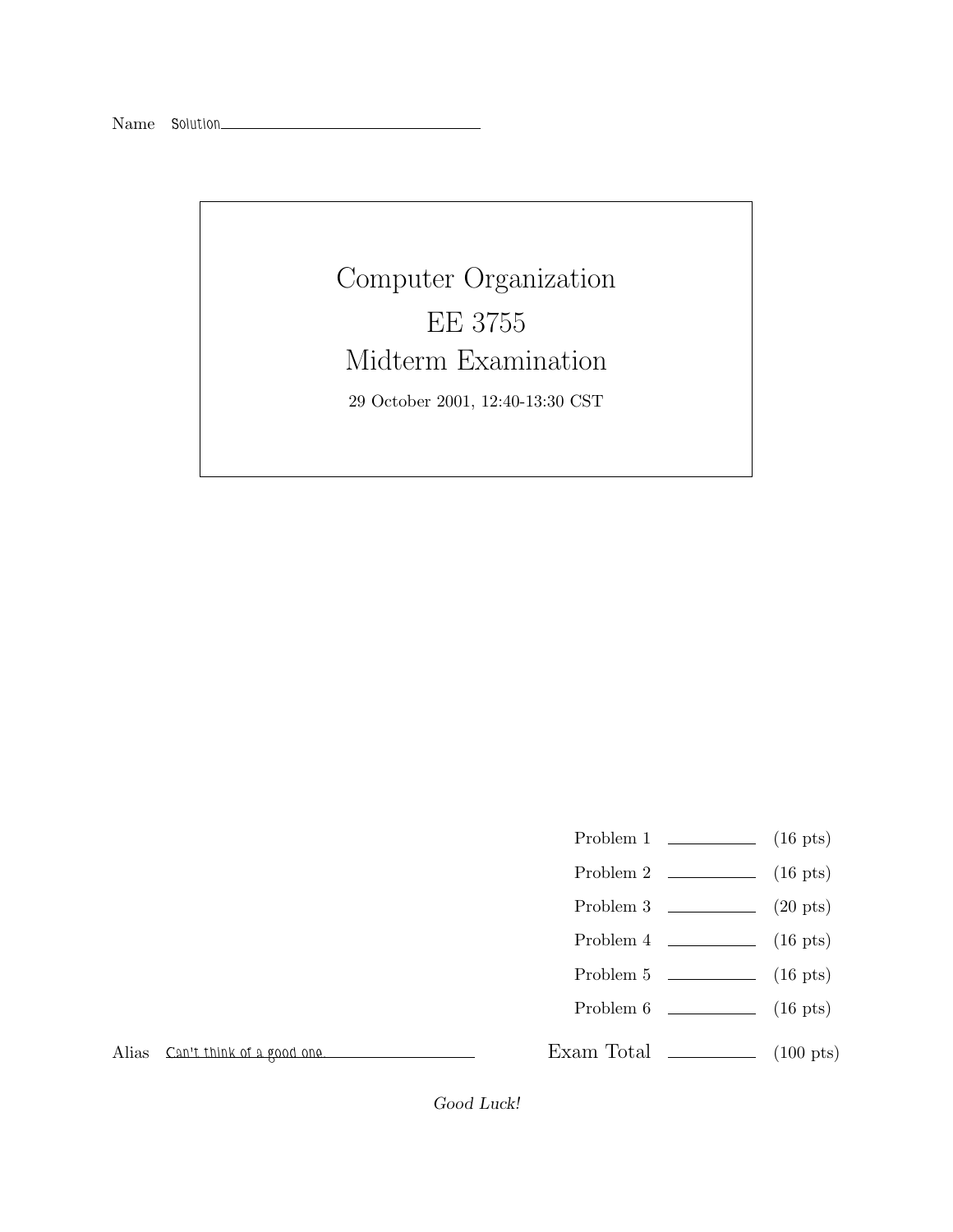Problem 1: Add Verilog code to the 32-bit carry-lookahead adder module below for the carry[5] wire. Use the generate and propagate signals.

```
module cla_32(sum,a,b);
  input [31:0] a, b;
  output [32:0] sum;
  wire [31:0] g, p, carry;
  // Code for other carry signals omitted.
  //
  // Start answer here ↓
  assign carry[5] =
  assign carry[5] = g[0] & p[1] & p[2] & p[3] & p[4] |
                     g[1] & p[2] & p[3] & p[4] |
                     g[2] & p[3] & p[4] |
                     g[3] & p[4] |
                     g[4];
```

```
cla_slice s0(sum[0],g[0],p[0],a[0],b[0],carry[0]);
  cla_slice s1(sum[1],g[1],p[1],a[1],b[1],carry[1]);
   cla_slice s2(sum[2],g[2],p[2],a[2],b[2],carry[2]);
// Code for other cla_slices omitted.
   cla_slice s5(sum[5],g[5],p[5],a[5],b[5],carry[5]);
// Code for other cla_slices omitted.
```
endmodule

(16 pts)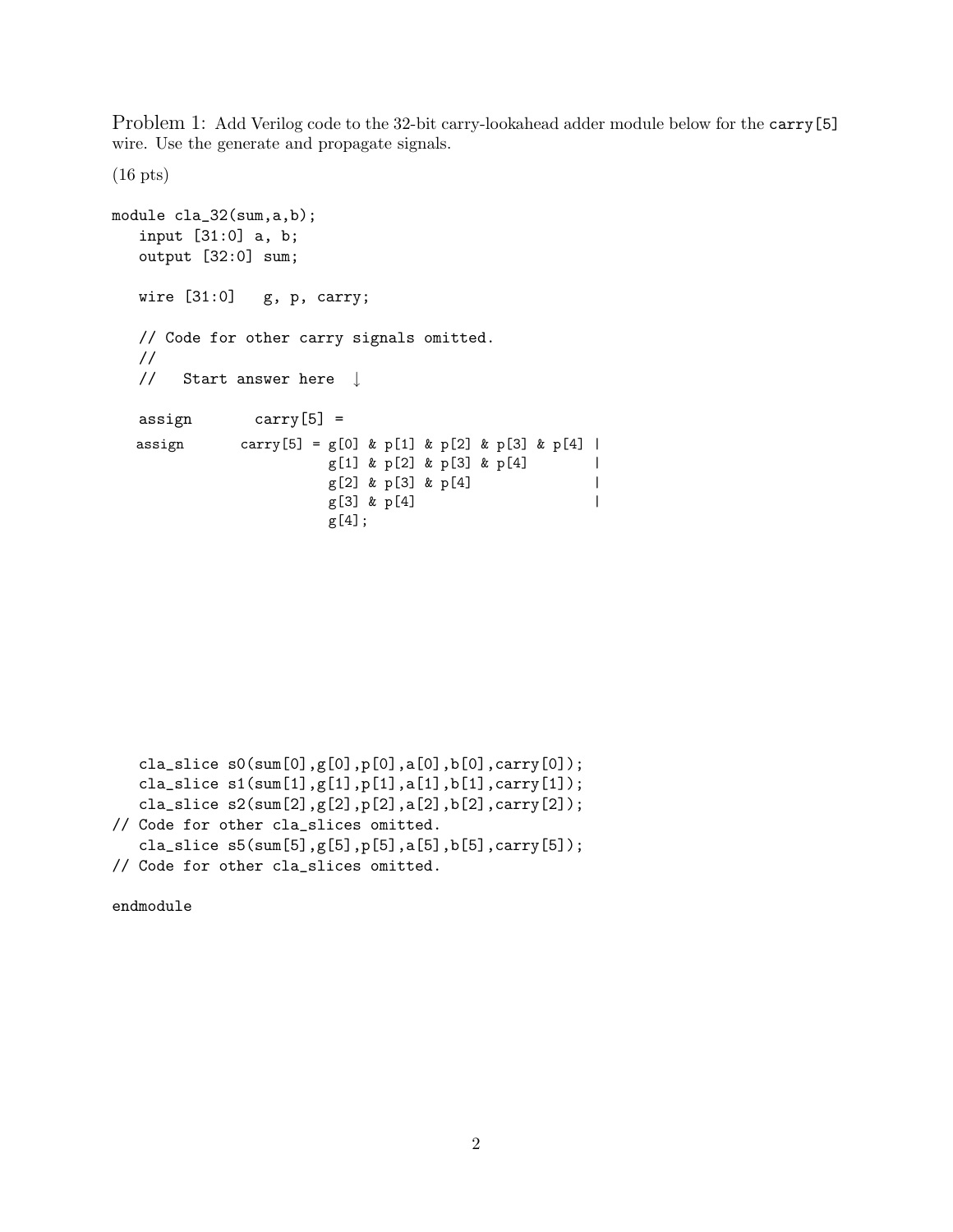Problem 2: Complete the module below so that 32-bit output sum is the sum of its 32-bit inputs, a and b. If input s is 1 then a and b are signed integers, otherwise they are unsigned integers. Output overflow should be set to 1 if the sum overflows.

The module should synthesize to combinational logic. The solution can (and should) use the addition operator. (16 pts)

For partial credit, explain how to detect overflow in signed and unsigned addition.

```
module add(sum,overflow,a,b,s);
   input [31:0] a, b;
   input s;
  output [31:0] sum;
  output overflow;
  reg [31:0] sum;
  reg overflow;
  always @( a or b or s ) begin
     sum = a + b;
     if( s )
       overflow = a[31] == b[31] & a[31] != sum[31];
     else
       overflow = a[31] && b[31] || ( a[31] || b[31] ) && ! sum[31];
```
end

endmodule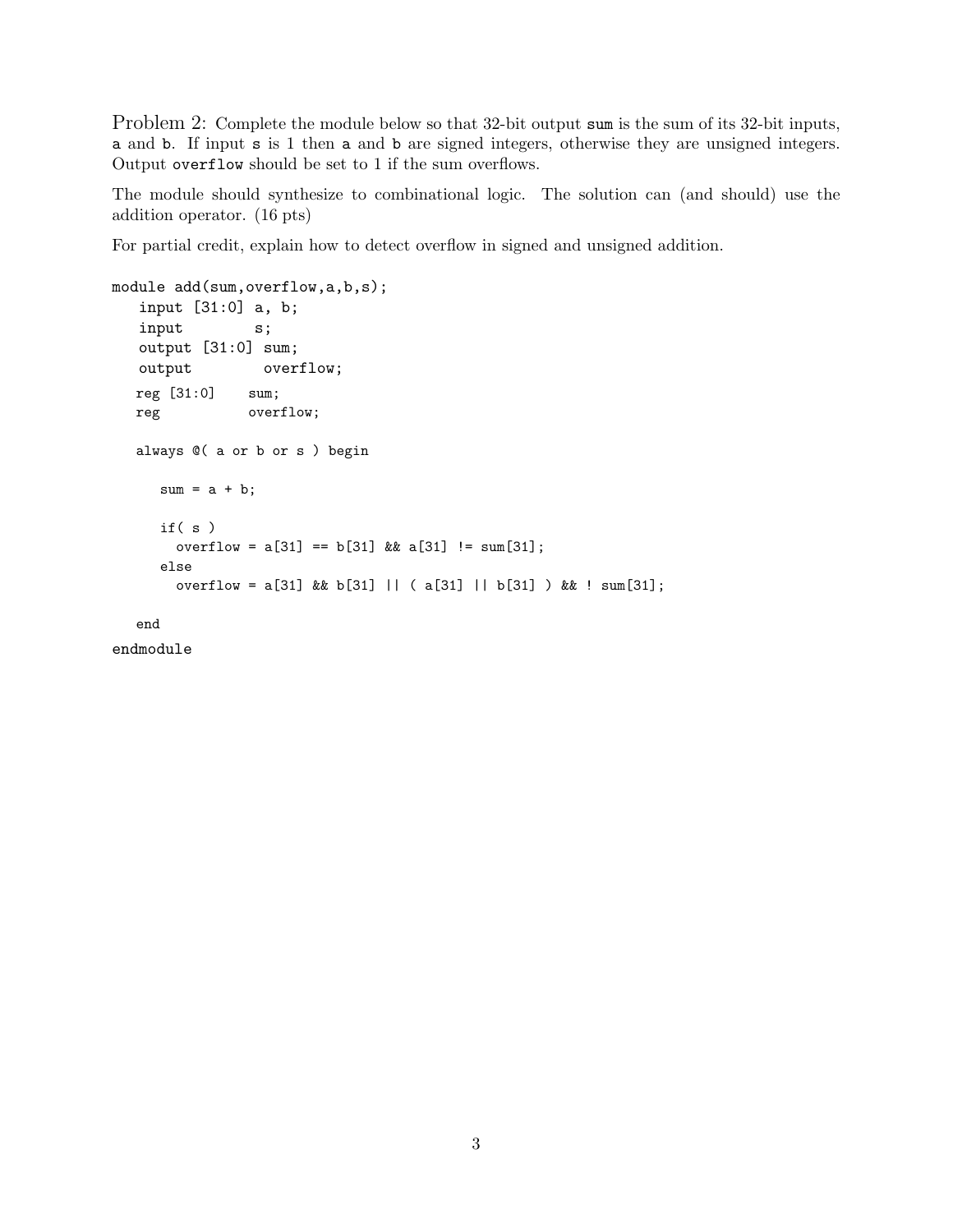Problem 3: The module below examines a bit sequence one bit per clock cycle, as did the module in Homework 2 Problem 2. The input bit is valid on the positive edge of clk, that bit is the first of a new sequence if reset is high. The output, lrun, must be the longest number of consecutive 1's encountered since the last time reset was 1. For example, after 00111010 is received the output should be 3 since that is the length of the longest run of 1's. Also see the example timing below. As in Homework 2 the module must synthesize to sequential logic. (20 pts)



```
module longest_run(lrun,bit,reset,clk);
   output [31:0] lrun;
   input bit, reset, clk;
  reg [31:0] this_run, lrun;
  always @( posedge clk ) begin
     if( reset ) begin lrun = 0; this_run = 0; end
     if( bit == 1 ) begin
        this_run = this_run + 1;
     end else begin
        this_run = 0;
     end
     if( this_run > lrun ) lrun = this_run;
  end
endmodule
```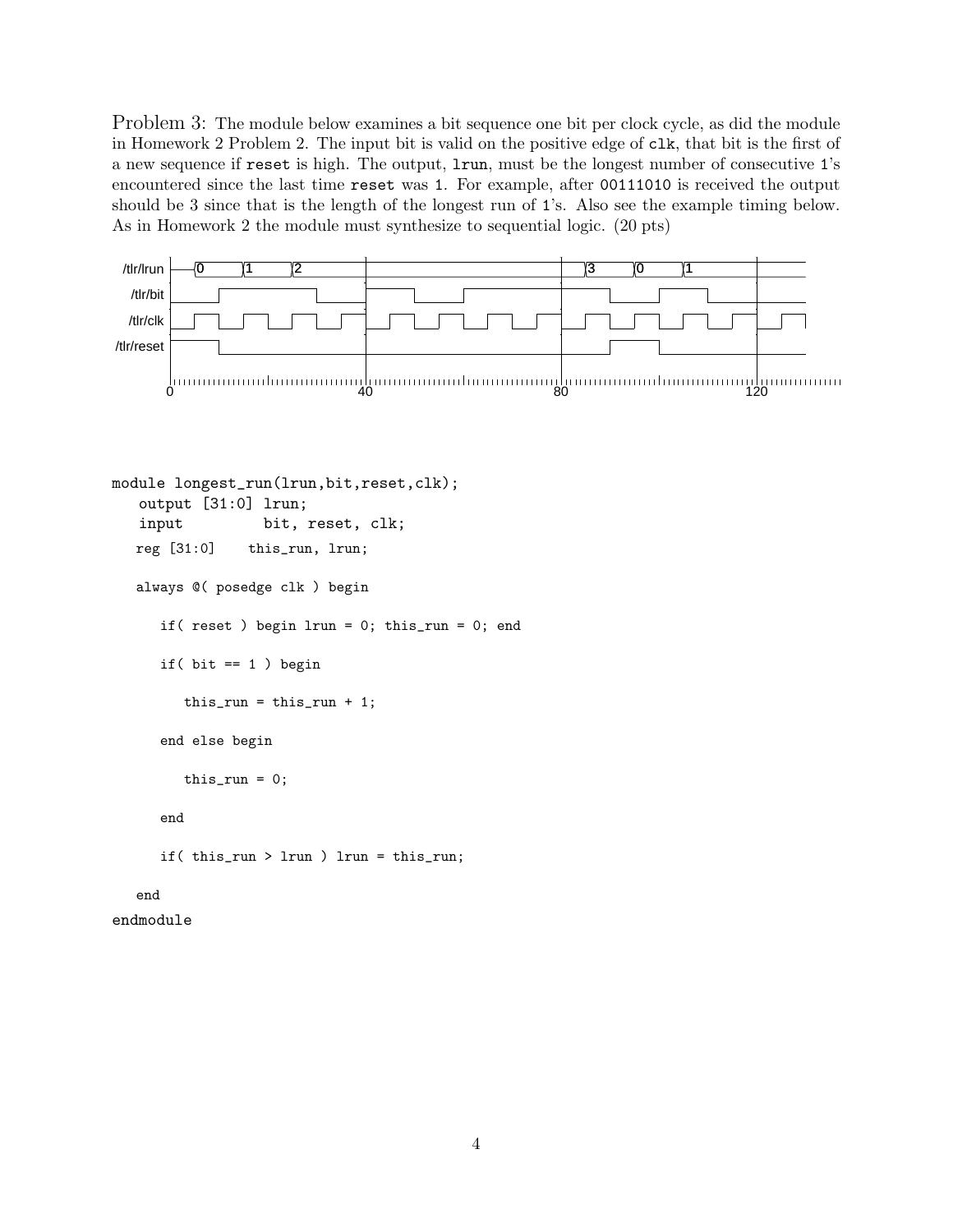Problem 4: Show the hardware that the module below will synthesize in to. Indicate the types (edge- or level-triggered) of any registers synthesized.

(16 pts)

```
module syn(x,r,a,b,m,neg);
  input [31:0] a, b;
  input m, neg;
  output [31:0] x, r;
  reg [31:0] x, r, bn;
  always @( a or b or m or neg ) begin
     if( neg ) bn = -b; else bn = b;
     x = a + bn;if(m) r = x + b;
  end
```
endmodule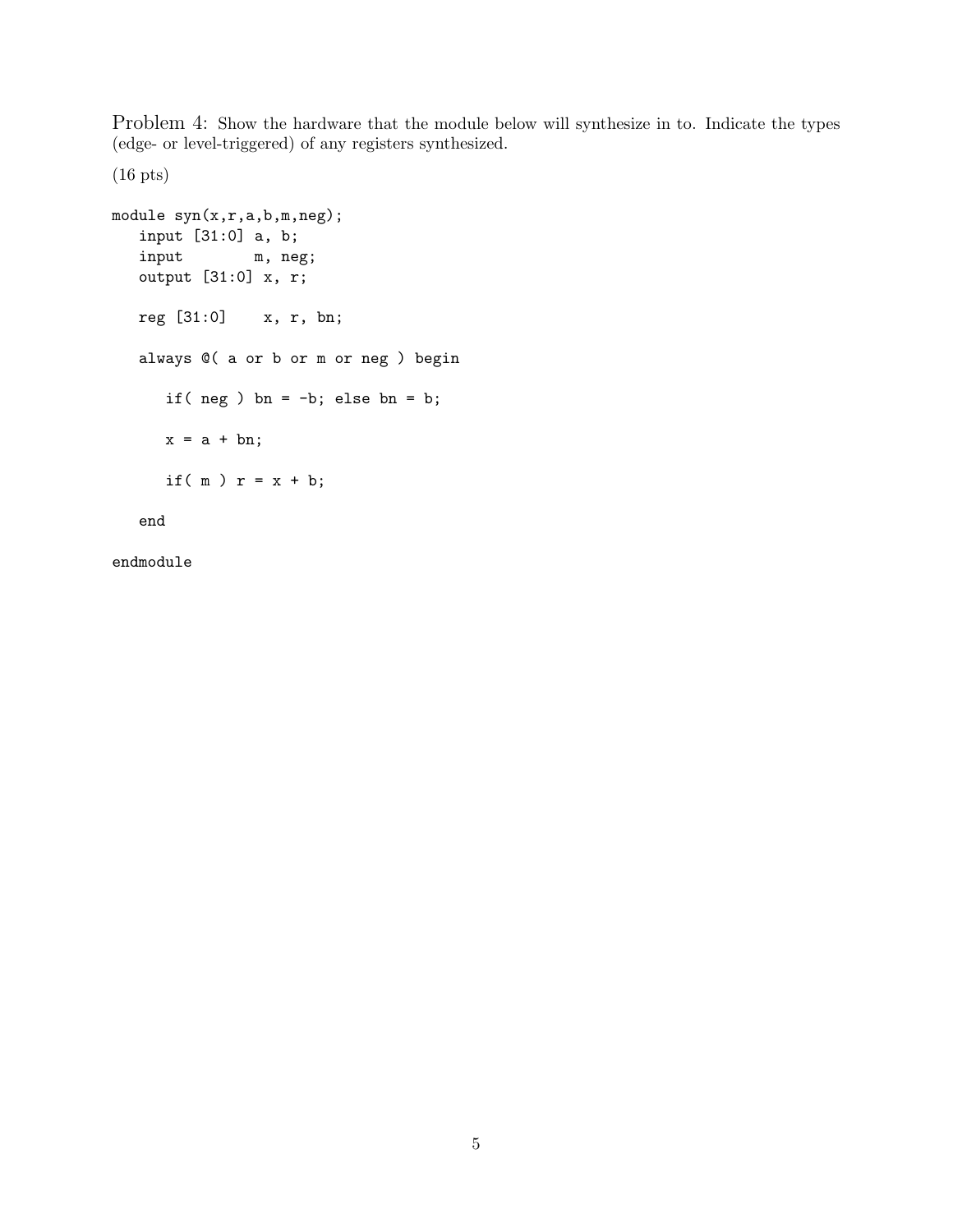Problem 5: Convert the following numbers: (16 pts)

Decimal 12 to 8-bit Binary:  $00001100_2$ 

Decimal -12 to 8-bit Binary: 11110100<sup>2</sup>

Decimal  $12\frac{5}{8}$  to Binary (as many bits as needed):  $1100.101_{\mathrm{2}}$ 

Decimal  $12\frac{5}{8}$  to Normalized Binary Scientific Notation (write as  $f \times 2^e$ ):  $1.100101_2 \times 2^3$ 

Decimal  $12\frac{5}{8}$  to IEEE 754 Single Precision (Show in hexadecimal):  $414a0000_{16}$